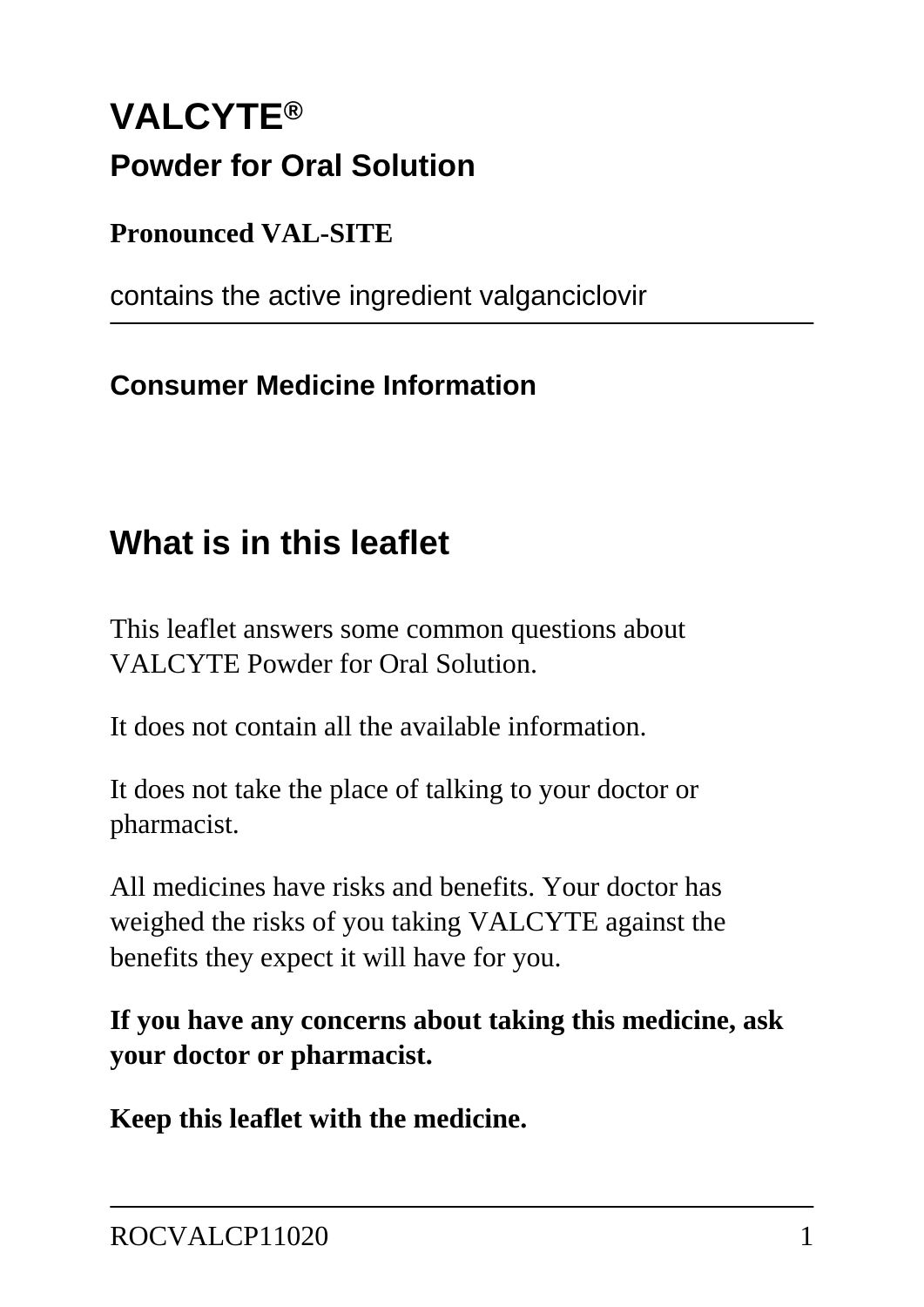You may need to read it again.

## **What VALCYTE is used for**

VALCYTE contains the active ingredient valganciclovir. In the body valganciclovir rapidly changes to ganciclovir.

VALCYTE belongs to a group of medicines used to prevent the growth of viruses.

VALCYTE acts against a virus called cytomegalovirus or CMV (a type of herpes virus). It prevents this virus from growing and multiplying in the body. CMV causes infections, mainly in people with poor immunity. Poor immunity can be caused by HIV/AIDS or by medications taken after an organ transplant.

VALCYTE is used to treat CMV eye infections (known as CMV retinitis) in AIDS patients, which, if left untreated can cause blindness. It is not a cure for CMV eye infections.

VALCYTE is not effective against any underlying HIV infection.

VALCYTE is also used to prevent CMV infection in patients following organ transplantation.

Your doctor, however, may have prescribed VALCYTE for another purpose.

**Ask your doctor if you have any questions about why VALCYTE has been prescribed for you.**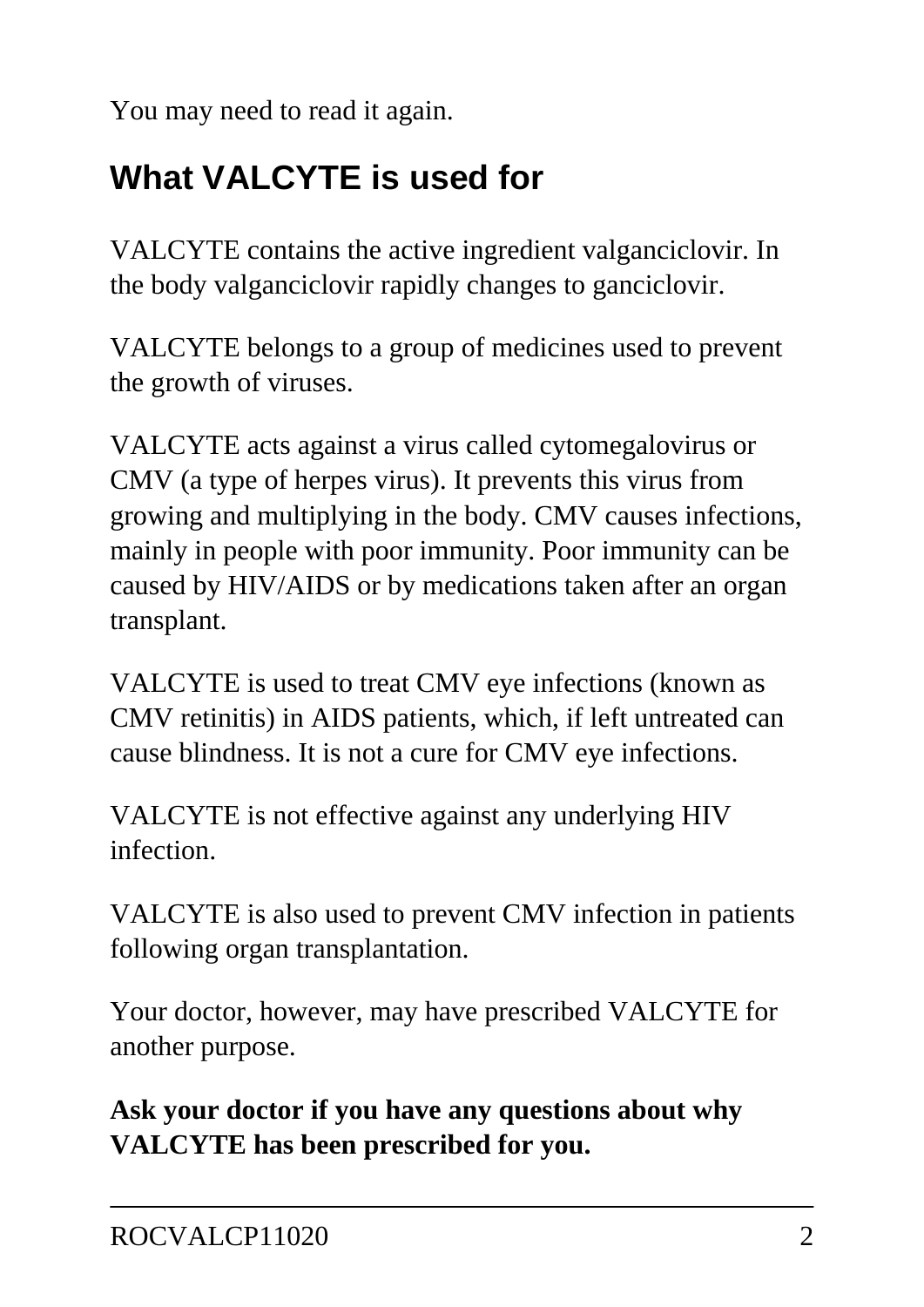VALCYTE is not addictive.

This medicine is available only with a doctor's prescription.

# **Before you take VALCYTE**

Animal and other laboratory studies have shown VALCYTE causes infertility, birth defects and cancer. It is possible that these effects may also occur in humans.

## **When you must not take it**

#### **Do not take VALCYTE if**

**you have had an allergic reaction to VALCYTE, ganciclovir, valaciclovir or aciclovir or any ingredients listed at the end of this leaflet**

 Some of the symptoms of an allergic reaction may include:

- shortness of breath
- wheezing or difficulty breathing
- swelling of the face, lips, tongue or other parts of the body
- rash, itching or hives on the skin

**Do not take VALCYTE if you have very low blood counts for platelets (which help clotting), neutrophils (a type of white blood cell which defends against infection) or low haemoglobin (oxygen carrying substance in the blood)**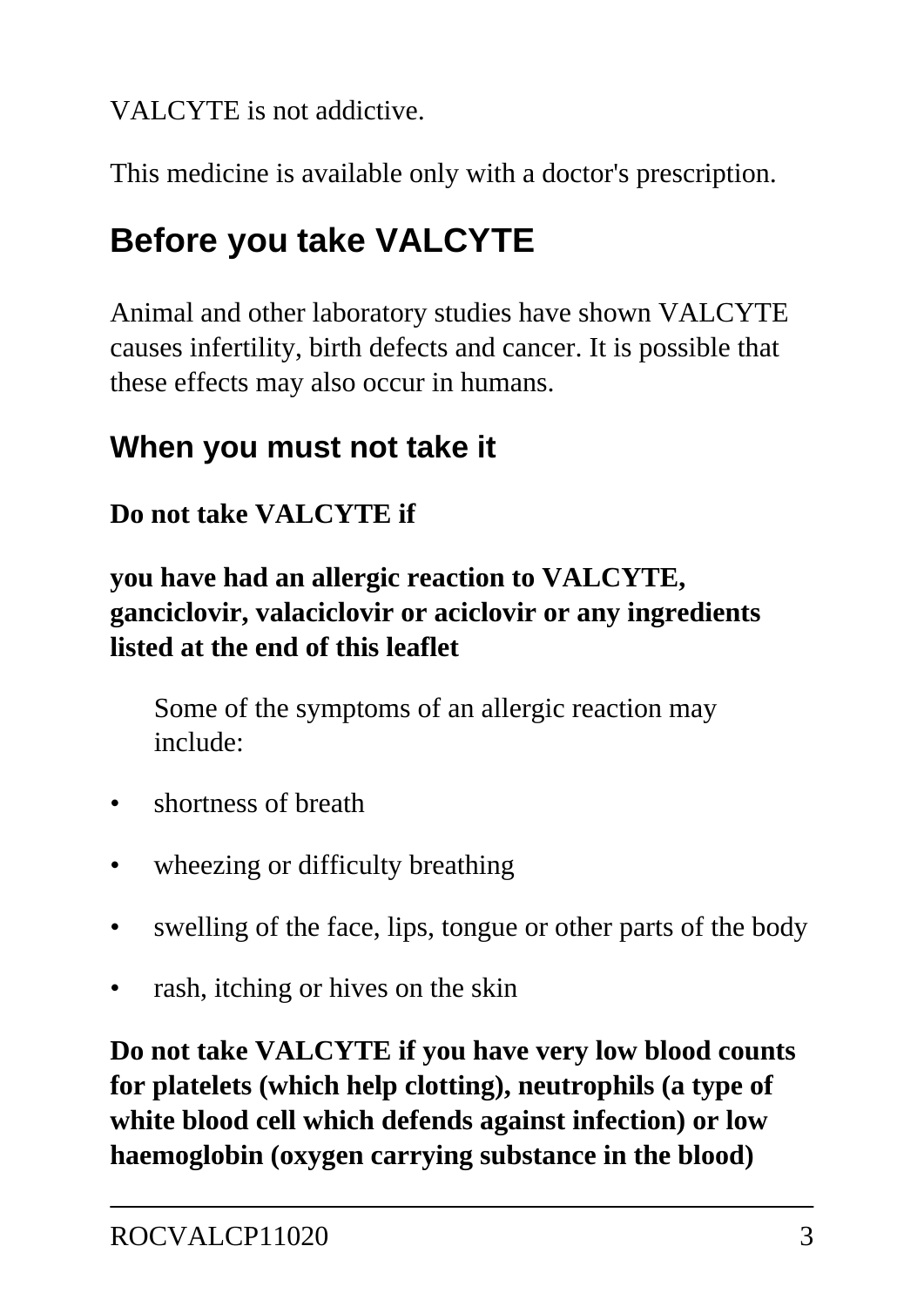#### **Do not take VALCYTE after the expiry date (EXP) printed on the pack has passed or if the packaging is torn or shows signs of tampering.**

If it has expired or is damaged, return it to your pharmacist for disposal.

#### **If you are not sure if you should start taking VALCYTE, talk to your doctor.**

## **Use in children**

There is limited information on the safety and effectiveness of the use of VALCYTE in children. Your doctor will advise you whether VALCYTE is suitable for your child.

### **Before you start to take it**

#### **Tell your doctor if**

**you are allergic to any other medicines, foods, dyes or preservatives, especially any medicine which you have taken previously to treat your current condition**

#### **you have any other health problems, especially the following:**

- you have a history of low blood counts for platelets (thrombocytopenia), neutrophils (neutropenia) or anaemia
- you have, or previously have had, poor kidney function

#### **you are pregnant or intend to become pregnant**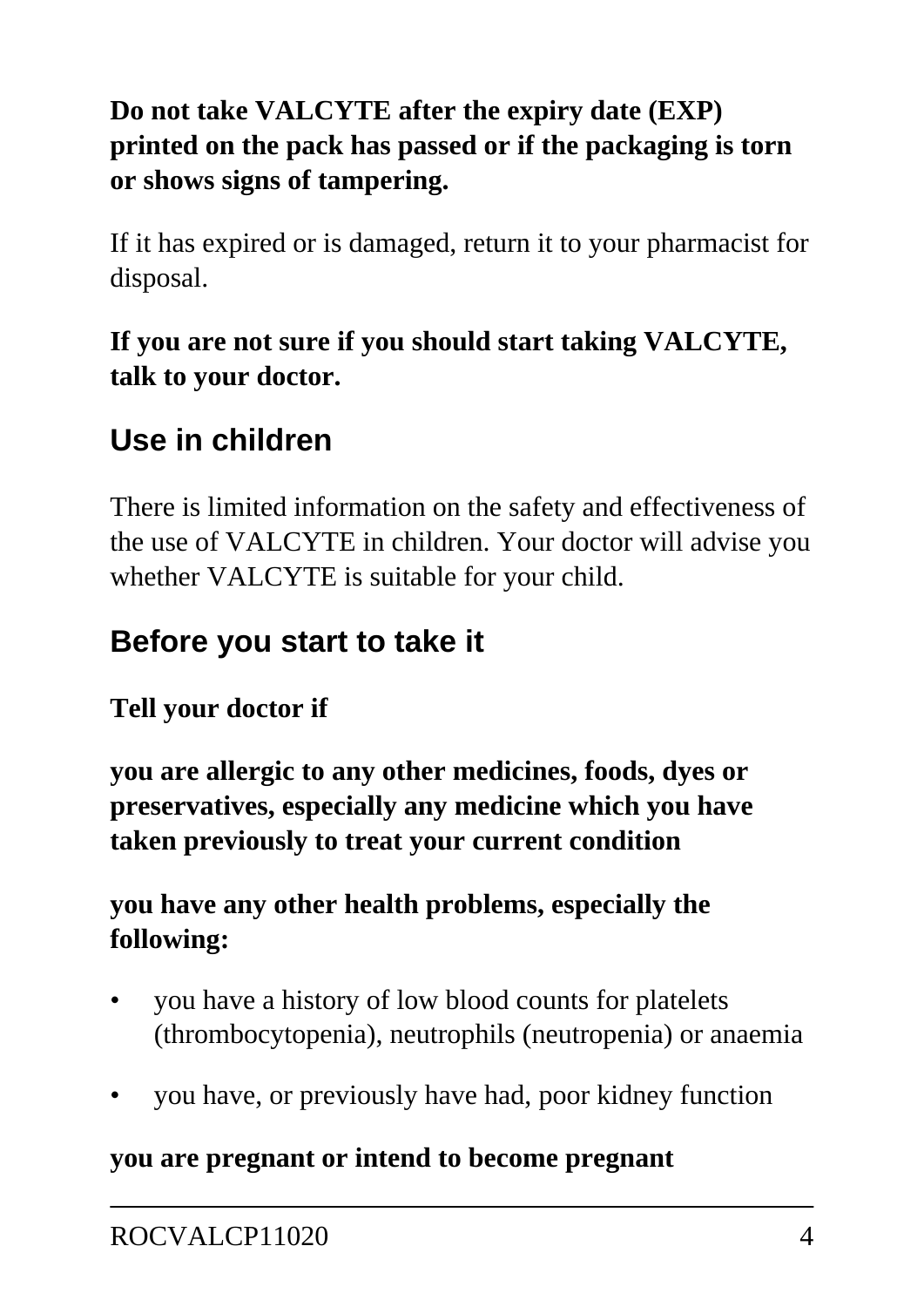VALCYTE is not recommended for use during pregnancy. VALCYTE may affect your developing baby if you take it during pregnancy. Your doctor will discuss the risks and benefits of using VALCYTE if you are pregnant.

#### **you are breast-feeding or intend to breast-feed**

It is not known whether VALCYTE passes into breast milk. Breast-feeding is not recommended during therapy with VALCYTE.

#### **you are a woman who could become pregnant and you are not using contraception**

• you must use a reliable form of contraception during VALCYTE therapy, and for at least 30 days after stopping VALCYTE, unless you are not sexually active.

#### **you are a sexually active man**

• you should use condoms during and for at least 90 days following treatment with VALCYTE unless it is certain that your female partner is not at risk of pregnancy.

**If you have not told your doctor about any of the above, tell him/her before you start taking VALCYTE.**

## **Taking other medicines**

**Tell your doctor or pharmacist if you are taking any other medicines, including any that you get without a**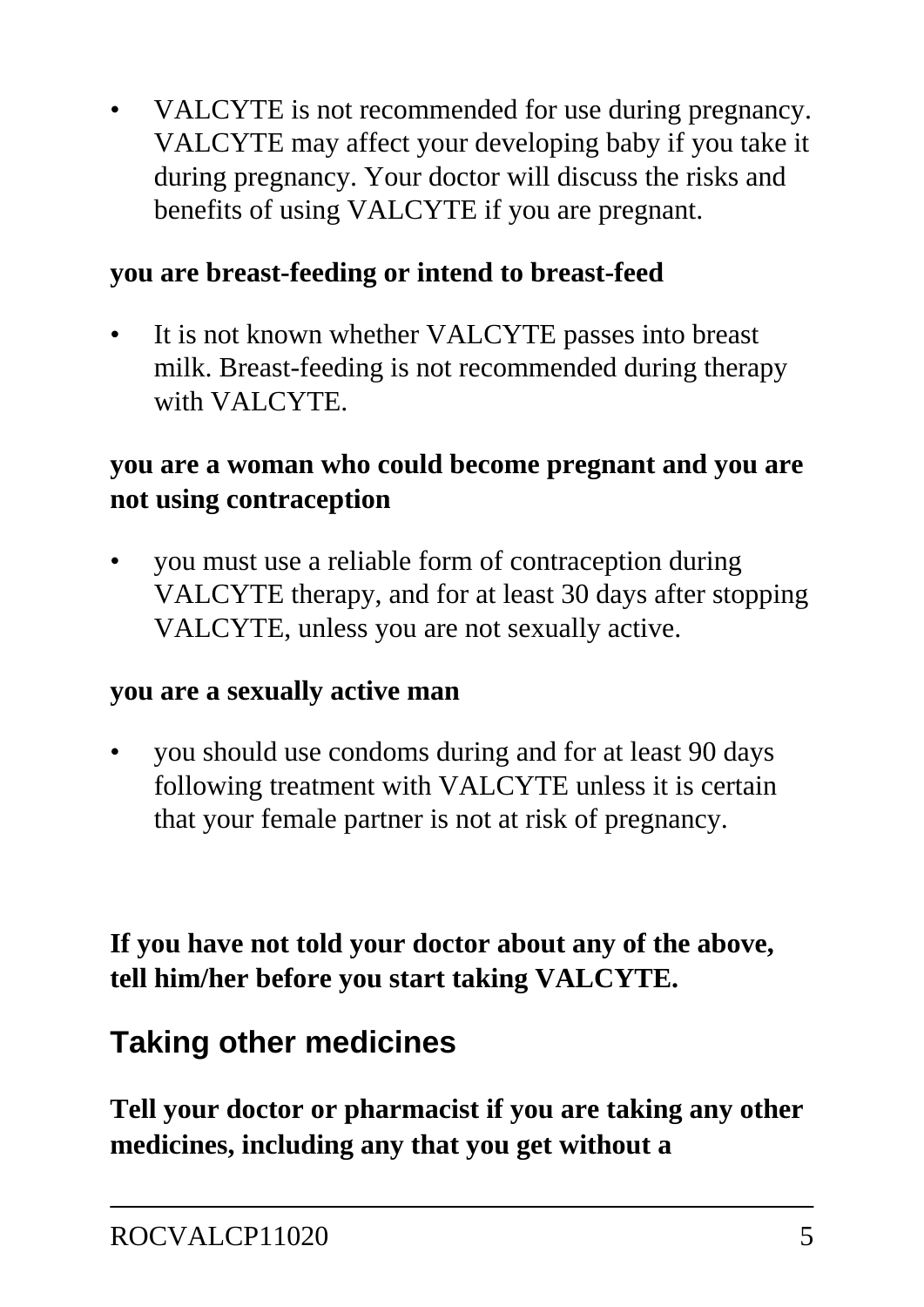#### **prescription from a pharmacy, supermarket or health food shop.**

Some medicines and VALCYTE may interfere with each other.These medicines include:

- imipenem/cilastatin (Primaxin®),, a combination of medicines used to treat some infections
- probenecid (e.g. Benemid®), a medicine used to treat gout
- zidovudine (AZT), Retrovir<sup>®</sup>, Combivir<sup>®</sup>), didanosine (ddI) or Videx®), stavudine, also known as D4T, other medicines used to treat HIV infection
- medicines for the treatment of cancer such as doxorubicin, vinblastine, vincristine, hydroxyurea
- mycophenolate mofetil (CellCept®), and other, medicines used to prevent organ rejection after a transplant e.g. ciclosporin, tacrolimus.
- anti-infective agents such as trimpethroprim / sulphonamides, dapsone, pentamidine, flucytosine pegylated interferons plus ribavirin and amphotericin B

These medicines may be affected by VALCYTE, or may affect how well it works. You may need to use different amounts of your medicine, or you may need to take different medicines. Your doctor or pharmacist have more information on medicines to be careful with or avoid while taking VALCYTE.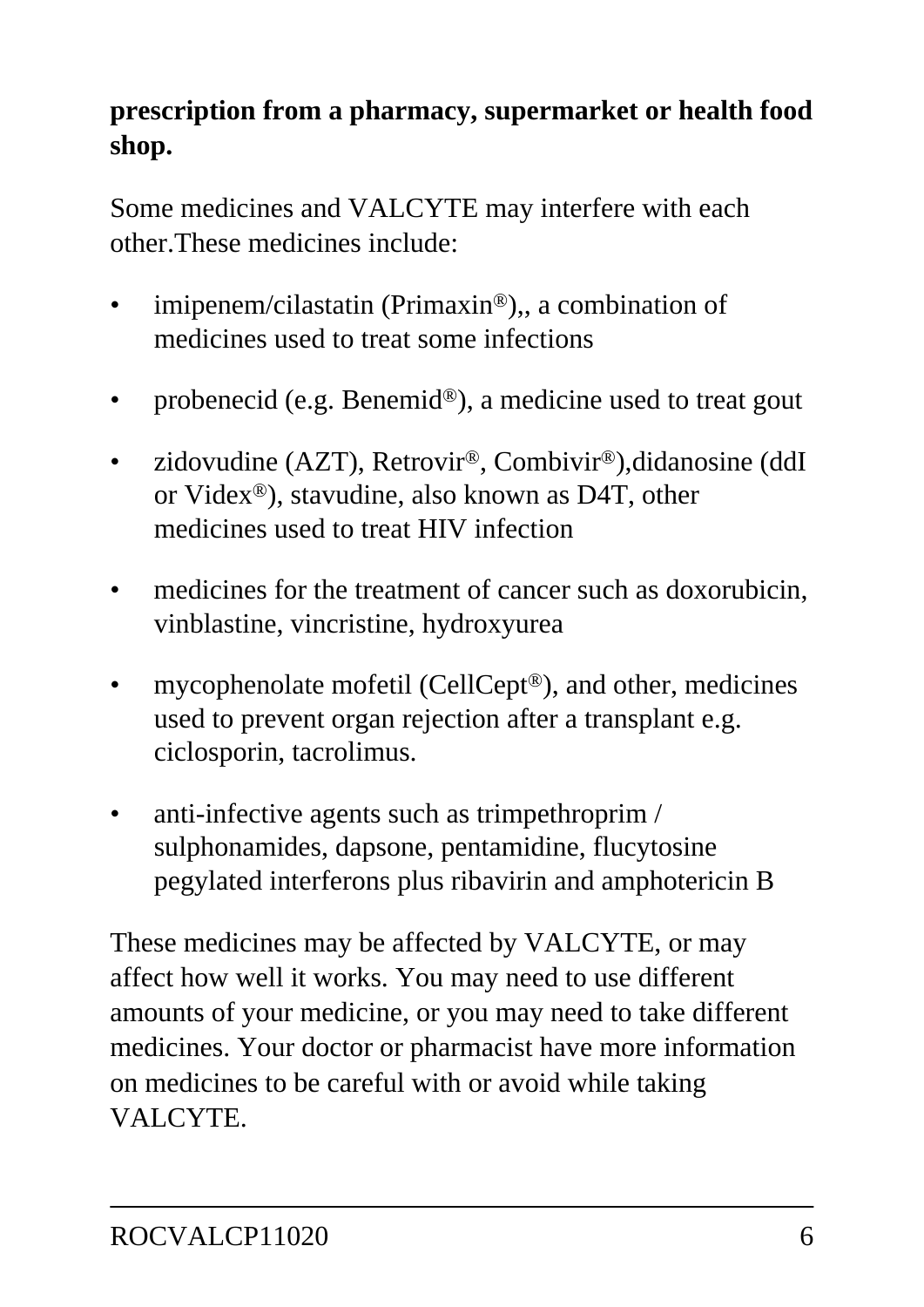**Ask your doctor or pharmacist if you are not sure about this list of medicines.**

## **How to take VALCYTE**

**Follow all directions given to you by your doctor or pharmacist carefully.**

They may differ from the information contained in this leaflet.

**If you do not understand the instructions on the box/bottle, ask your doctor or pharmacist for help.**

### **How much to take**

#### **Take VALCYTE solution exactly as your doctor has prescribed.**

Your doctor will tell you how much VALCYTE solution to take.

#### **Treatment of CMV Retinitis in AIDS (adult patients)**

**• Induction Treatment for adults (for active CMV retinitis)**

The usual dose is 900 mg twice daily with food for 21 days.

Use the dispenser provided and take two 9 mL (450 mg) amounts of the solution in the morning and two 9 mL (450 mg) amounts in the evening.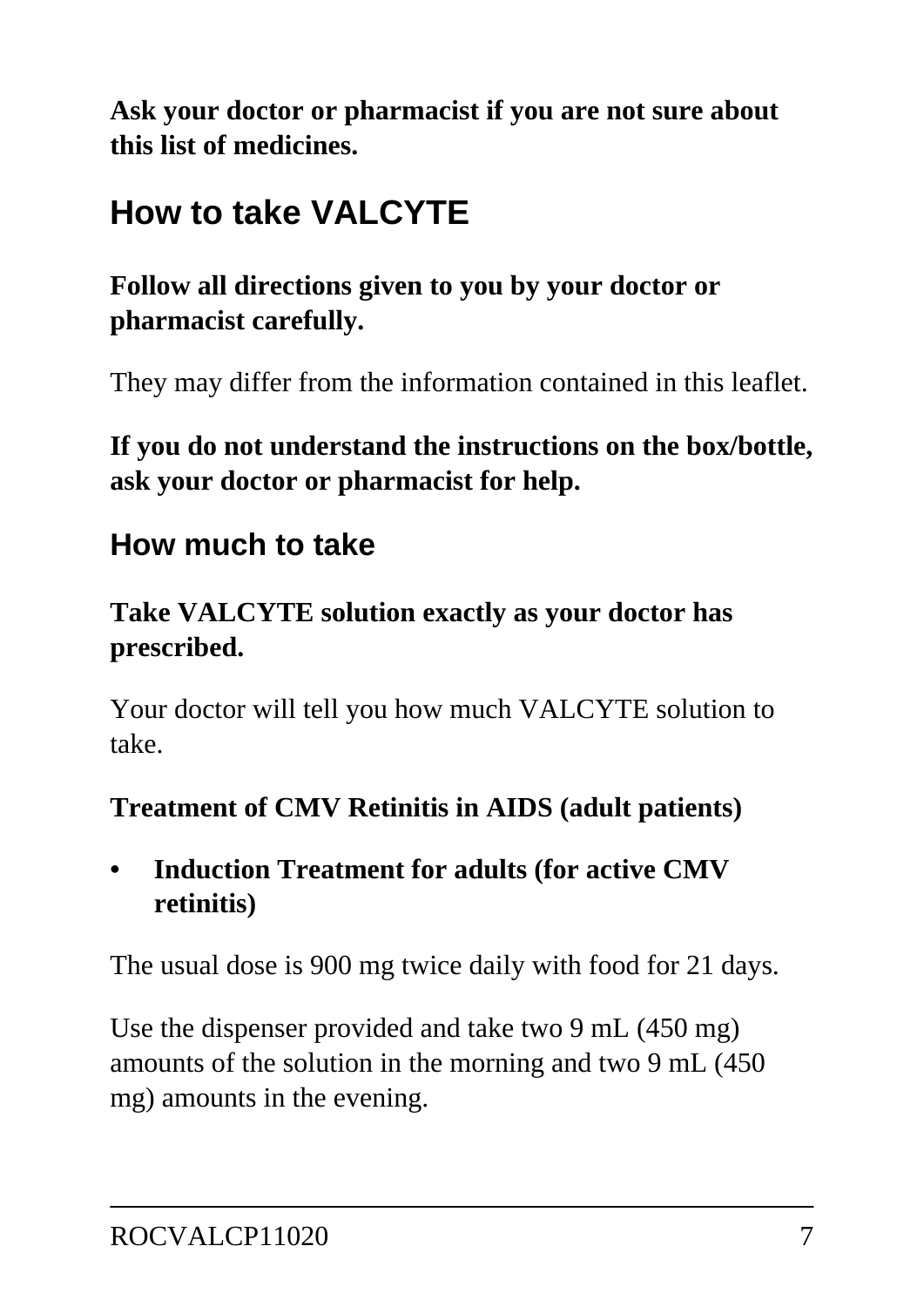#### **• Maintenance Treatment for adults (after induction treatment or for inactive CMV retinitis)**

The usual dose is 900 mg once daily with food.

Use the dispenser provided and take two 9 mL (450mg) amounts of solution at the same time each day.

#### **Prevention of CMV Disease in Transplantation for adults**

The usual dose is 900 mg once daily with food, starting within 10 days post transplantation until 100 days post transplantation.

If you have received a kidney transplant, the same daily dose is required until 200 days post transplantation.

Use the dispenser provided to take two 450mg amounts (i.e. 2 dispensers filled to the 9 mL graduation) of solution at the same time each day.

Your dose may have to be reduced or stopped if you have or develop low blood counts, have kidney disease, or if you are older than 65 years.

#### **Prevention of CMV Disease in Transplantation for children**

Your doctor will let you know the dose of VALCYTE suspension that you should give your child. Give the solution exactly as your doctor has prescribed.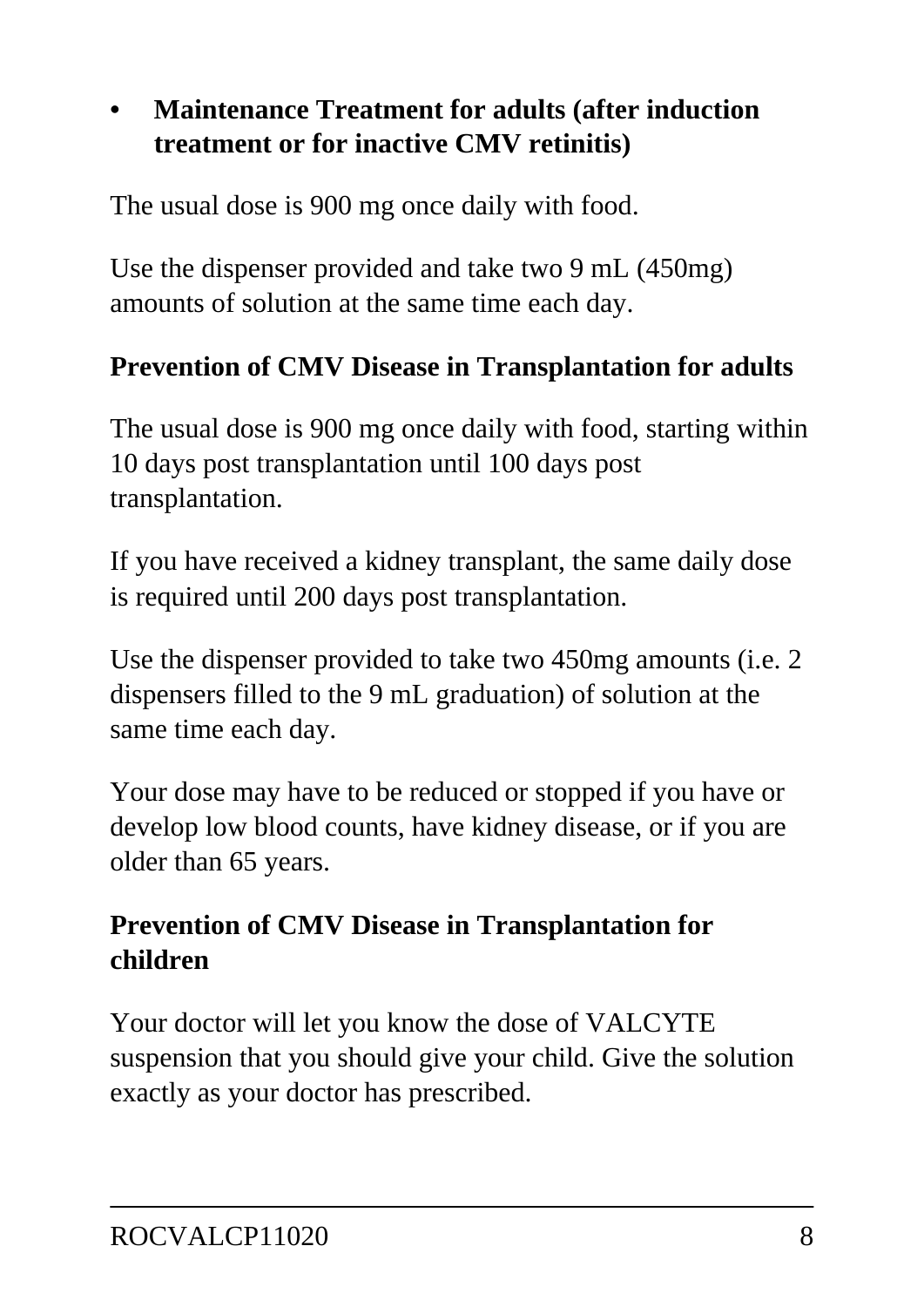## **How to take it**

VALCYTE solution will be made up from the powder with water by the pharmacist just before you receive it.

**You have to be careful when handling VALCYTE solution. You should avoid getting the solution on your skin or in your eyes. If you accidentally get the solution on your skin, wash the area thoroughly with soap and water. If you accidentally get the solution in your eyes, rinse your eyes thoroughly with water.**

#### **It is important that you use the dispenser provided in the pack to measure your dose of VALCYTE solution.**

Two dispensers are provided in case one of them gets lost or damaged. Each dispenser is designed to measure up to 10 mL (500 mg) of solution in 0.5 mL (25 mg) increments.

Always wash the dispenser thoroughly and allow it to dry after you have taken your dose.

#### **Tell your doctor or pharmacist if you lose or damage both dispensers**

They will advise you on how to continue to take your medicine.

Once the solution has been prepared, follow the instructions below to withdraw and take your medication.

1. Shake closed bottle well for about 5 seconds before each use.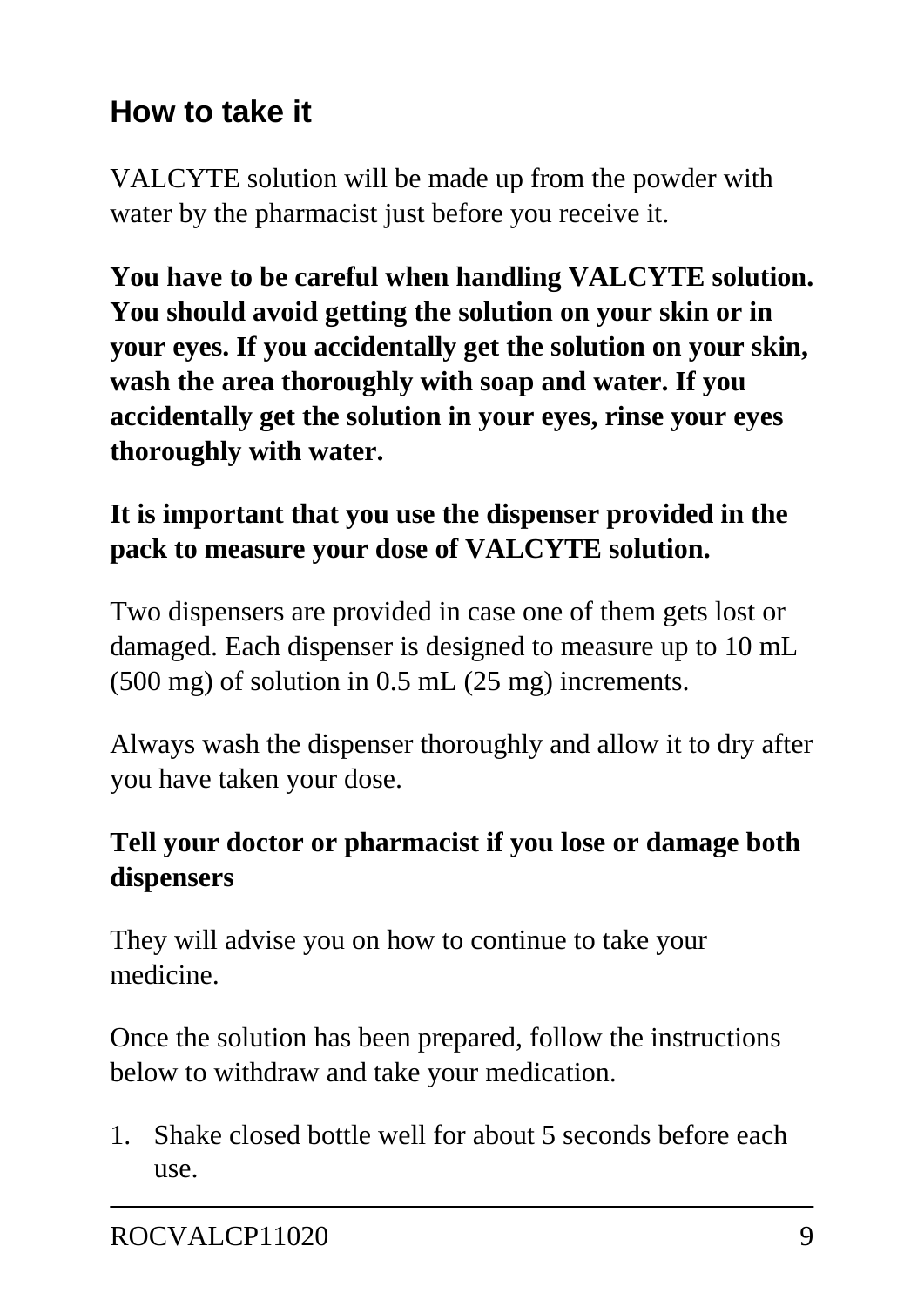- 2. Remove the child-resistant cap.
- 3. Before inserting the tip of the dispenser into bottle adapter, push the plunger completely down toward the tip of the dispenser. Insert tip firmly into opening of the bottle adapter.
- 4. Turn the entire unit (bottle and dispenser) upside down.
- 5. Pull the plunger out slowly until the desired amount of solution is withdrawn into the dispenser
- 6. Turn the entire unit right side up and remove the dispenser slowly from the bottle.
- 7. Dispense directly into mouth and swallow. Do not mix with any liquid prior to dispensing.
- 8. Close bottle with child-resistant cap after each use.
- 9. Immediately after administration disassemble the dispenser, rinse under running tap water and air dry prior to next use.

Do not use the solution after the expiry date which is 49 days from the day of preparation.

## **When to take it**

#### **Take VALCYTE solution during or immediately after a meal.**

If you take VALCYTE solution on an empty stomach, it may not work as well.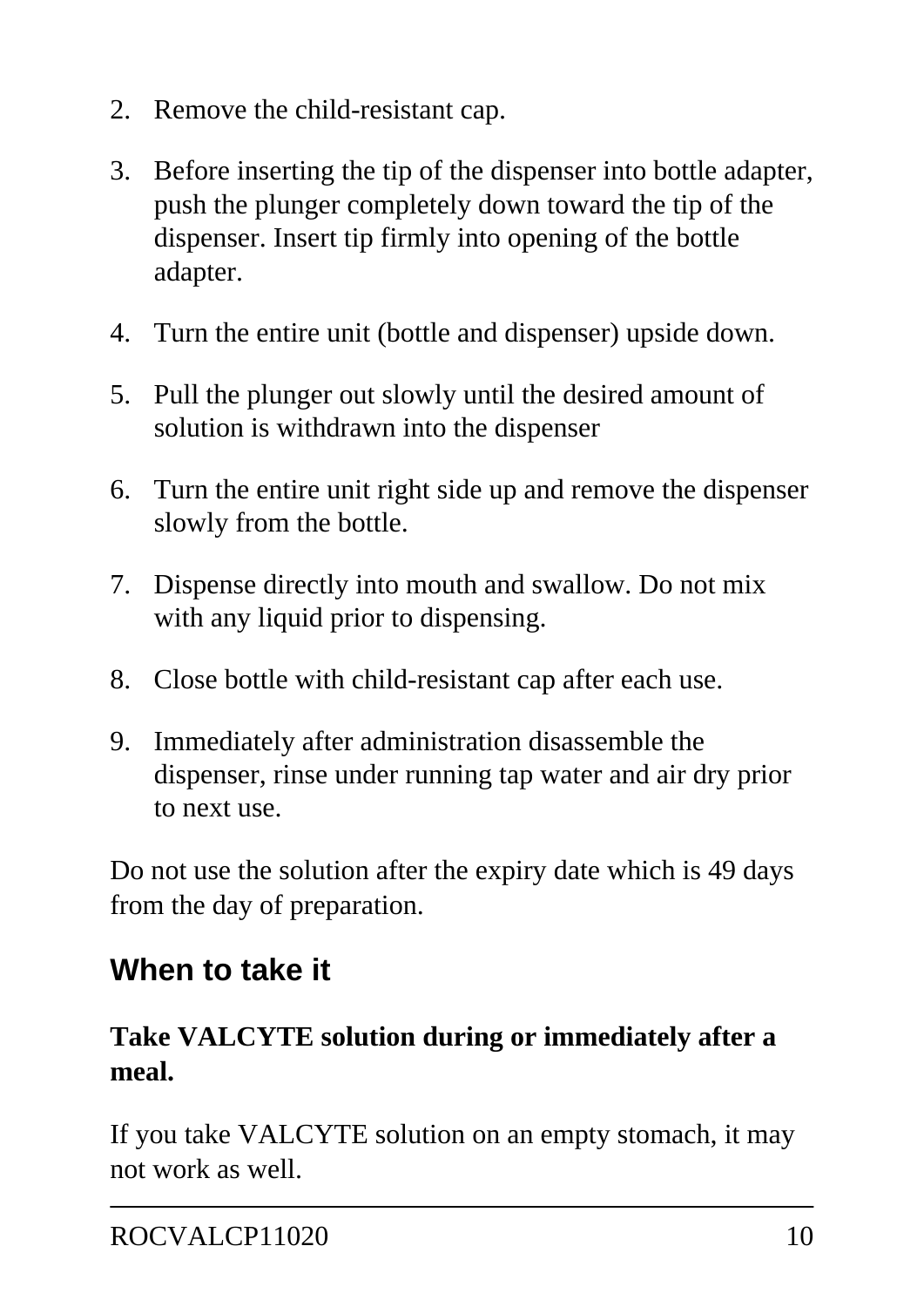#### **Take VALCYTE solution at about the same time each day.**

Taking your medicine at the same time each day will have the best effect. It will also help you remember when to take VALCYTE solution.

## **How long to take it**

**Continue taking VALCYTE solution until your doctor tells you to stop.**

## **If you forget to take it**

**If it is almost time for your next dose, skip the dose you missed and take your next dose when you are meant to.**

**Otherwise, take it as soon as you remember and then go back to taking it as you would normally.**

**Do not take a double dose to make up for the dose you missed.**

**If you are not sure what to do, ask your doctor or pharmacist.**

**If you have trouble remembering your dose, ask your pharmacist for some hints.**

## **If you take too much (overdose)**

**Immediately telephone your doctor, or the Poisons Information Centre (telephone 13 11 26), or go to Accident and Emergency at your nearest hospital, if you think you**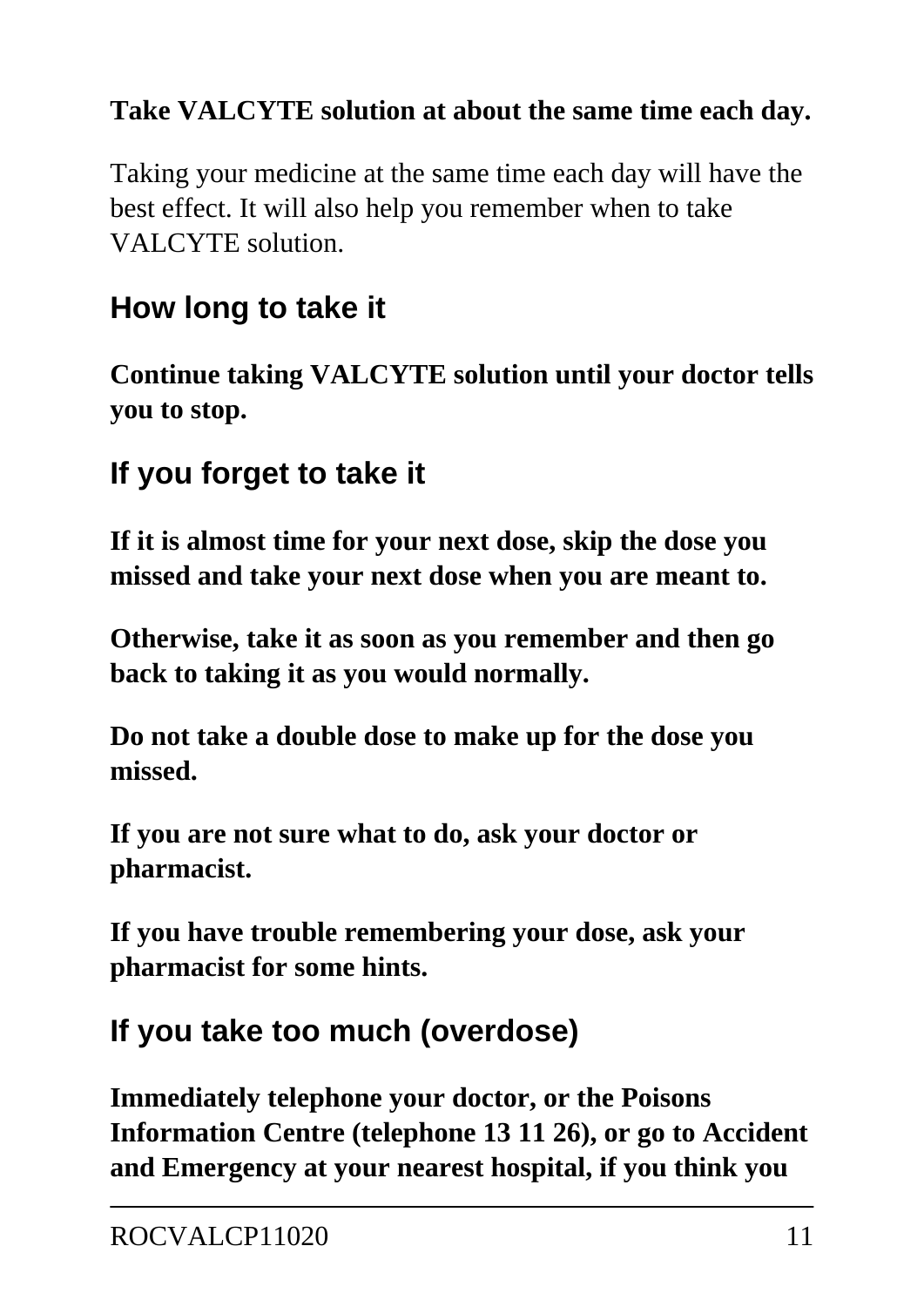#### **or anyone else may have taken too much VALCYTE. Do this even if there are no signs of discomfort or poisoning.**

You may need urgent medical attention.

#### **Keep telephone numbers for these places handy.**

**If you are not sure what to do, contact your doctor or pharmacist.**

## **While you are using VALCYTE**

## **Things you must do**

**Tell any other doctors, dentists and pharmacists who treat you that you are taking VALCYTE.**

**Tell your doctor if you become pregnant while taking VALCYTE.**

**See your doctor regularly so that your CMV disease, blood cell counts and any other potential side effects may be monitored carefully.**

If blood cell counts are low then this may reduce your ability to fight infection, or for your blood to clot efficiently. If left undetected these effects on blood cells may contribute to death or serious illness.

**If you have a CMV eye infection, you must also see your doctor regularly to monitor the condition of your retina (part of the eye).**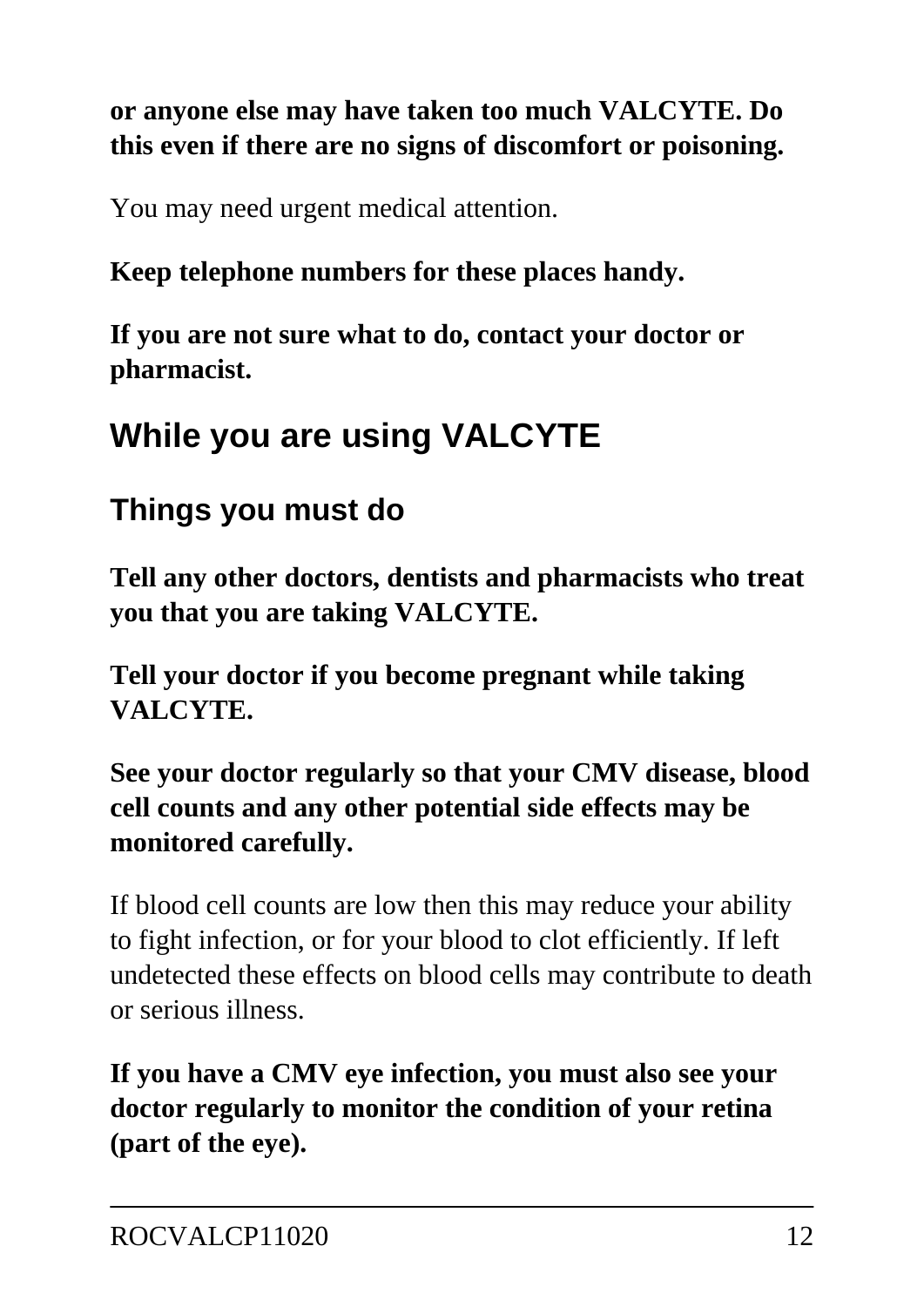**If you become pregnant while taking VALCYTE, tell your doctor immediately.**

**Condoms should be used by sexually active men while taking VALCYTE and for 90 days after stopping treatment.**

**Women who are of childbearing potential should use contraception during and for at least 30 days after stopping VALCYTE.**

**Tell your doctor if, for any reason, you have not taken your medicine exactly as prescribed. Otherwise, your doctor may think that it was not effective and change your treatment unnecessarily.**

**Keep all of your appointments with your doctor so that your progress can be checked.**

## **Things you must not do**

**Do not take VALCYTE to treat any other complaints unless your doctor tells you to.**

**Do not give VALCYTE to anyone else even if they have the same condition as you.**

**Do not stop taking VALCYTE or change the dosage without first checking with your doctor.**

**Do not let yourself run out of medicine over the weekend or on holidays.**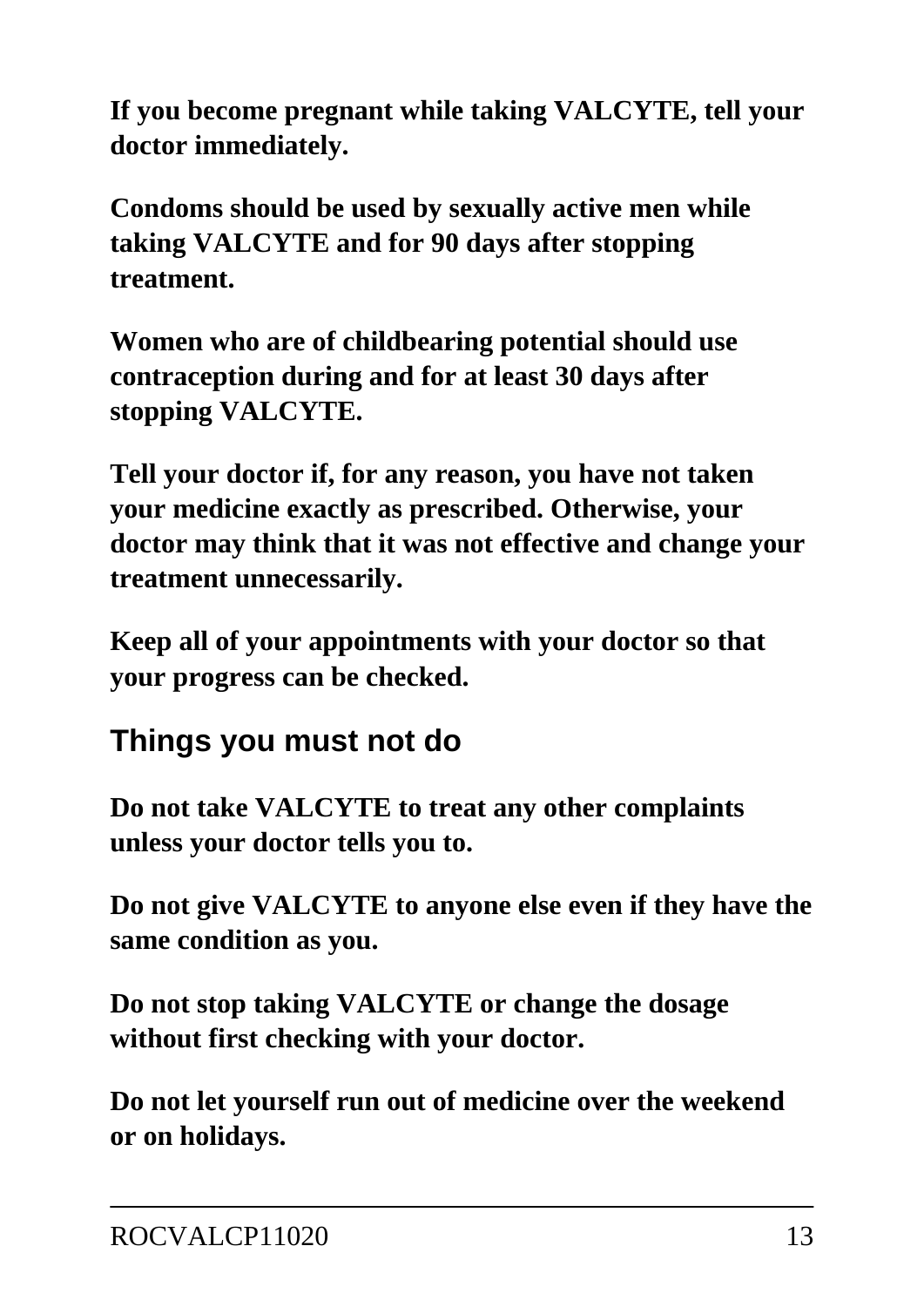**Do not take any other medicines whether they require a prescription or not without first telling your doctor or consulting a pharmacist.**

## **Things to be careful of**

**Be careful when handling the VALCYTE solution. Do not get the solution on your skin or in your eyes.**

**If you accidentally get the solution on your skin, wash the area thoroughly with soap and water. If you accidentally get the solution in your eyes, rinse your eyes thoroughly with water.**

#### **Be careful driving or operating machinery until you know how VALCYTE affects you.**

VALCYTE may cause drowsiness, dizziness, confusion or seizures (fits) in some people and therefore may affect alertness. If you have any of these symptoms, do not drive, operate machinery or do anything else that could be dangerous.

## **Side effects**

#### **Tell your doctor or pharmacist as soon as possible if you do not feel well while you are taking VALCYTE.**

VALCYTE helps most people with CMV infections but it may have unwanted side effects in a few people.

All medicines can have side effects. Sometimes they are serious, most of the time they are not. Your doctor has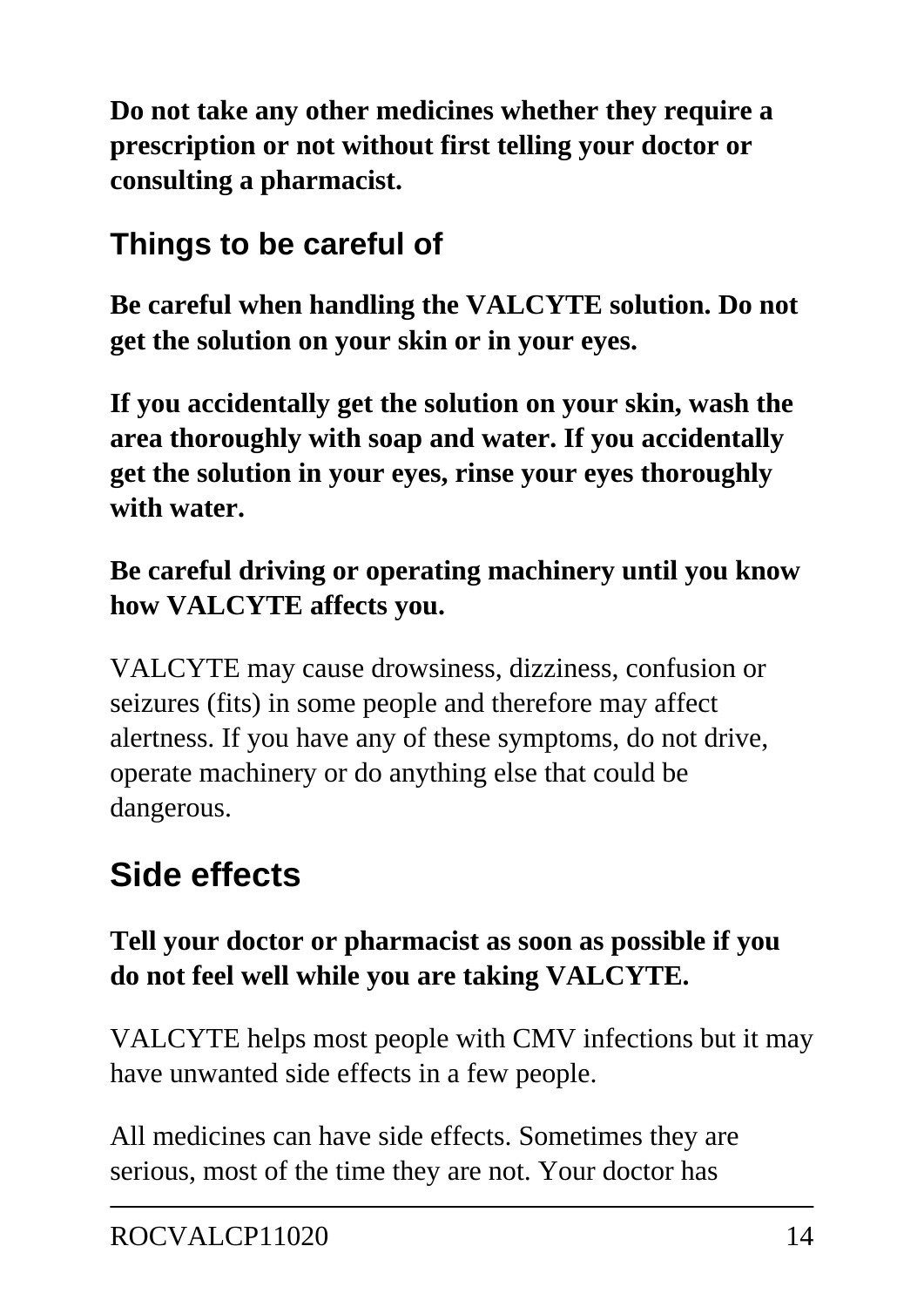weighed the risks of using this medicine against the benefits they expect it will have for you.

If you are over 65 years of age you may have an increased chance of getting side effects.

#### **Do not be alarmed by this list of possible side effects.**

You may not experience any of them.

#### **Ask your doctor or pharmacist to answer any questions you may have.**

#### **Tell your doctor if you notice any of the following and they worry you:**

- dizziness
- looking pale
- diarrhoea
- nausea
- fever
- vomiting
- headache

These are more common side effects of VALCYTE and are usually short-lived.

#### **Tell your doctor immediately if you notice any of the following:**

ROCVALCP11020 15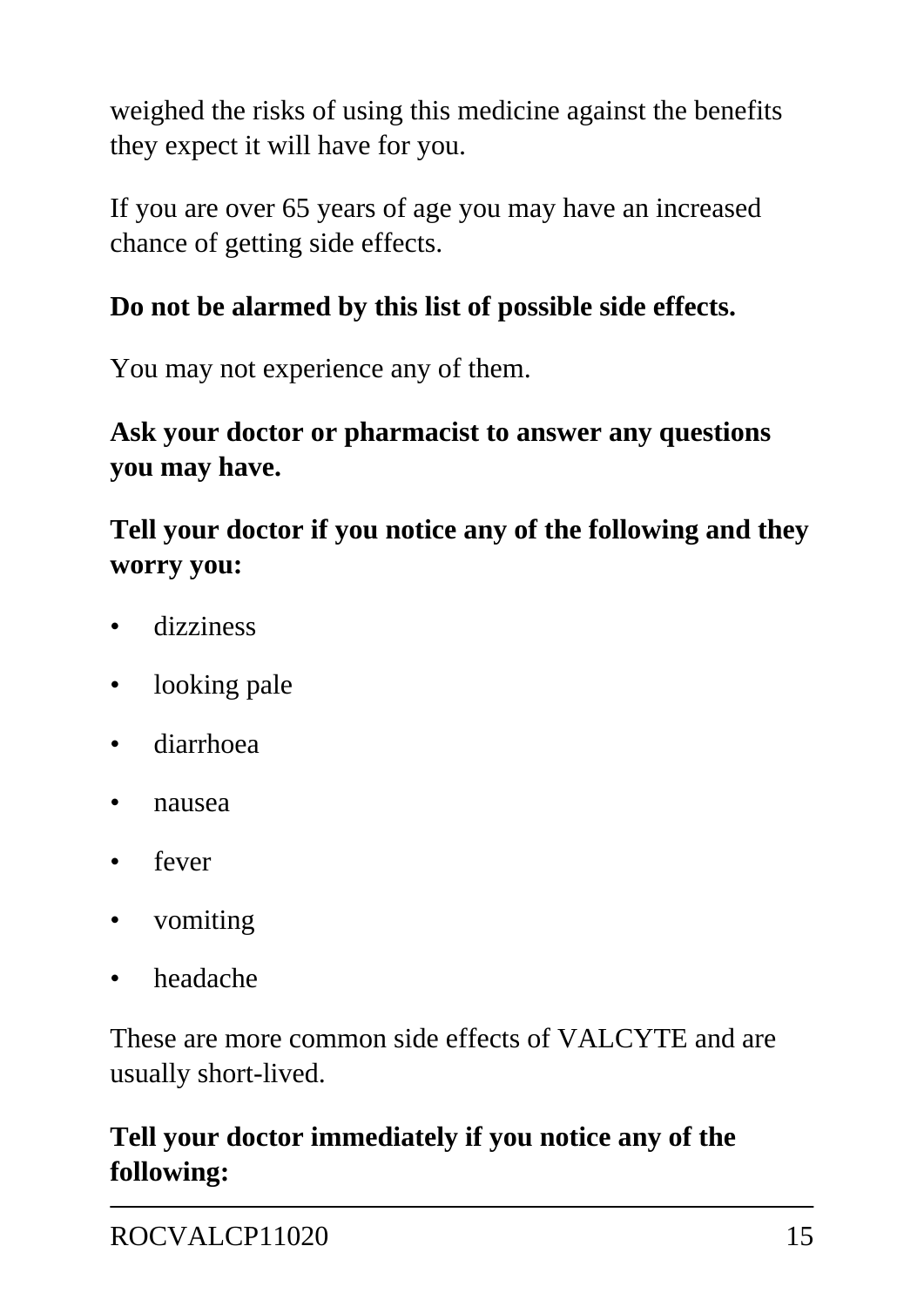- skin rash
- abdominal pain
- cough
- fatigue (tiredness)
- oral thrush (sore, creamy yellow raised patches in the mouth)
- insomnia (inability to sleep)
- worsening of your eyesight

These side effects may be serious. You may require medical attention.

#### **Tell your doctor immediately, or go to Accident and Emergency at your nearest hospital, if you notice any of the following:**

- swelling of the tongue, lips or throat
- any sign of infection such as fever, chills, sore throat or mouth ulcers
- unexplained bruising or bleeding
- thinking, hearing or seeing things that are not real
- confusion
- agitation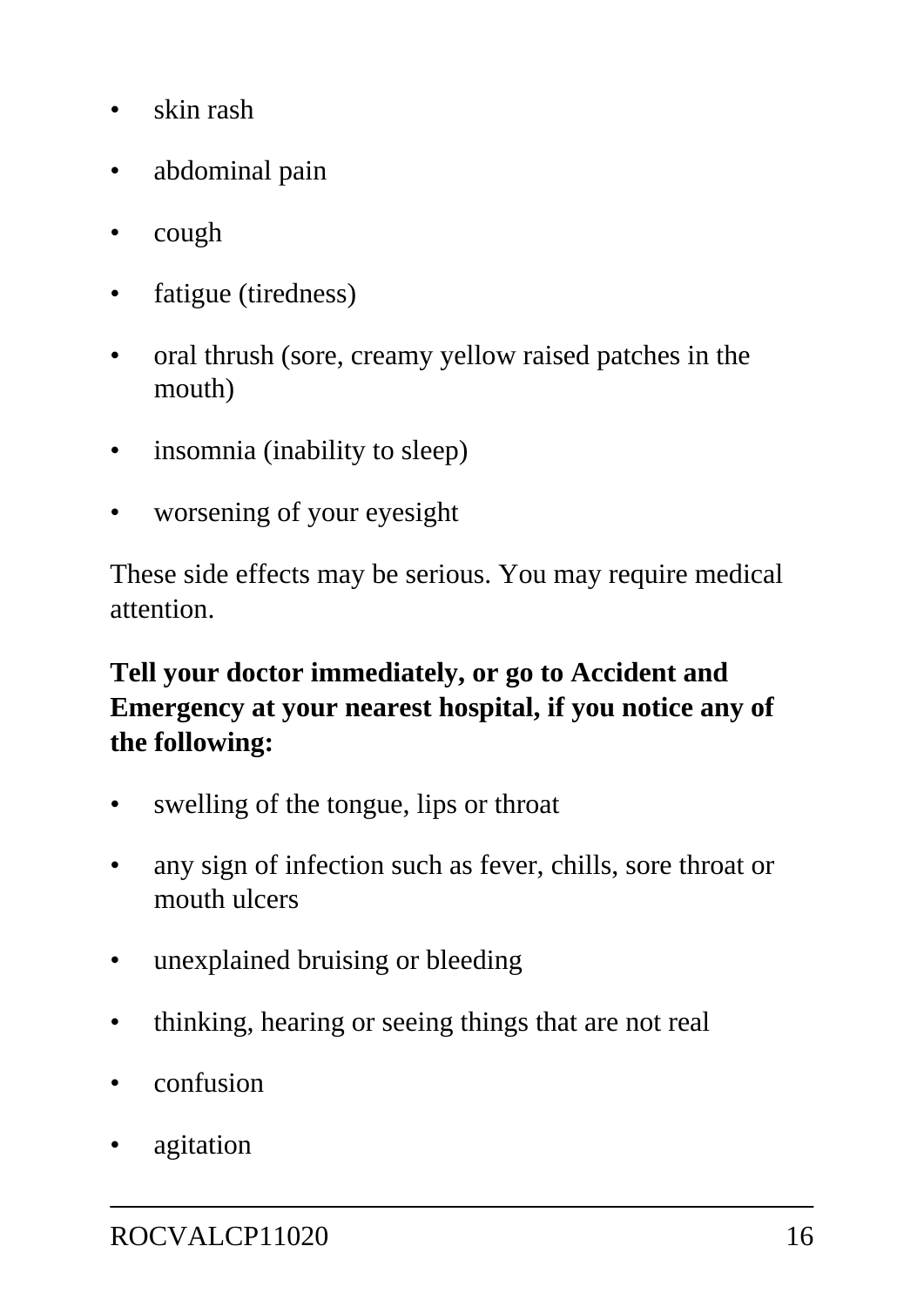• fits

#### **Tell your doctor or pharmacist if you notice anything else that is making you feel unwell, even if it is not on this list.**

This is not a complete list of all possible side effects. Others may occur in some people and there may be some side effects not yet known.

**Ask your doctor or pharmacist if you don't understand anything in this list.**

# **After using VALCYTE**

### **Storage**

**Keep VALCYTE solution in the original bottle.**

#### **Keep VALCYTE in the refrigerator (2-8°C). Do not freeze.**

If you do not keep VALCYTE in the refrigerator, it may not work as well.

#### **Keep VALCYTE where children cannot reach it.**

### **Disposal**

#### **Do not use VALCYTE solution after its expiry date (49 days after it has been made up).**

Your pharmacist will have written the expiry date on the bottle for you.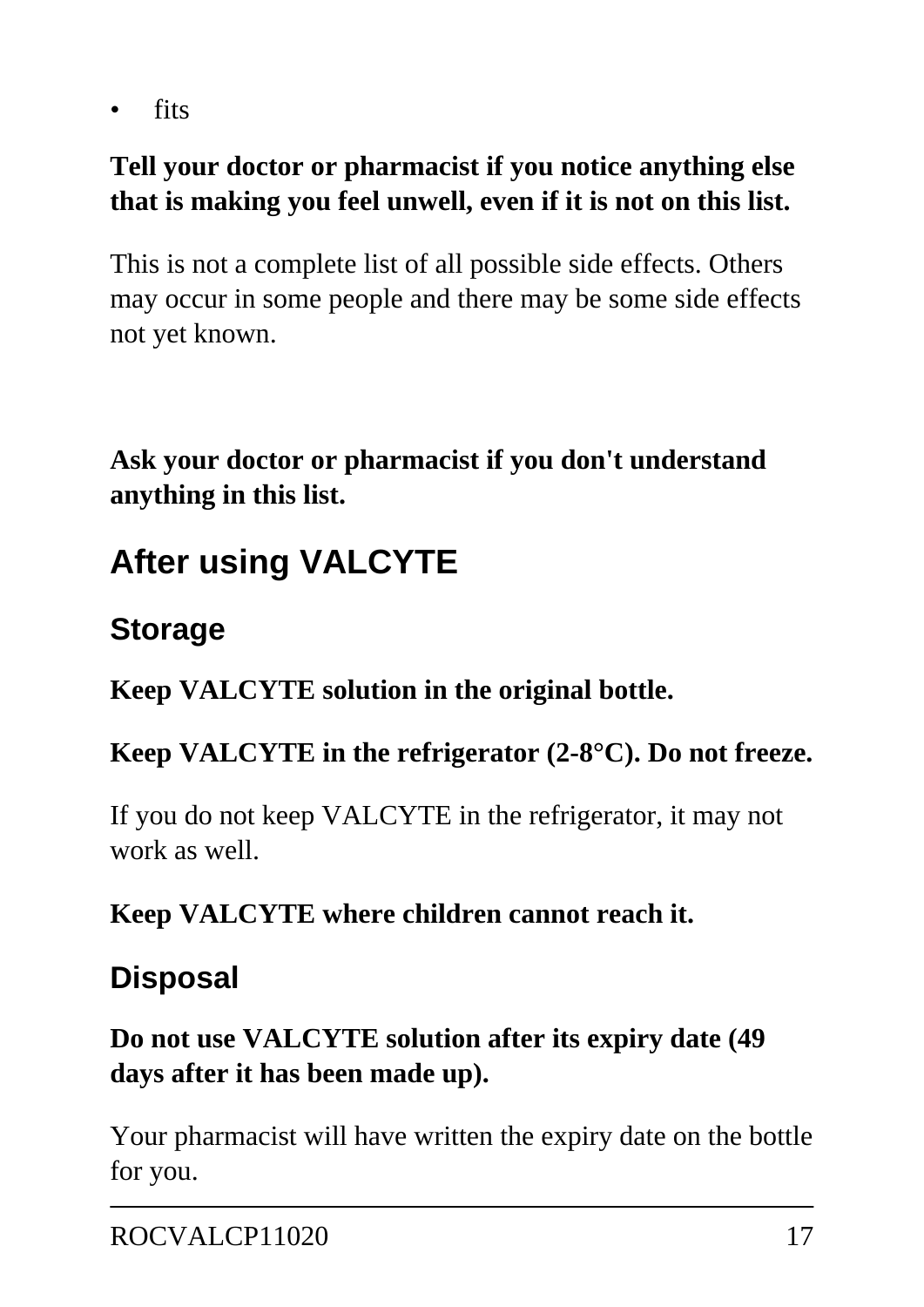**If your doctor tells you to stop taking VALCYTE, or the solution has passed its expiry date, ask your pharmacist what to do with any solution that is left over.**

# **Product description**

## **Availability**

VALCYTE solution 50 mg/mL comes in a bottle with an adapter, and two oral dispensers.

#### **The oral dispensers provided should not be used for measuring doses of any other medicines.**

VALCYTE is also available as 450mg film-coated tablets.

## **What VALCYTE looks like**

VALCYTE powder is white to slightly yellow in colour and the reconstituted solution appears clear, colourless to brownish yellow in colour.

## **Ingredients**

#### **Active ingredient - valganciclovir**

• each one mL of VALCYTE solution contains 50 mg valganciclovir

#### **Inactive ingredients -**

VALCYTE solution also contains: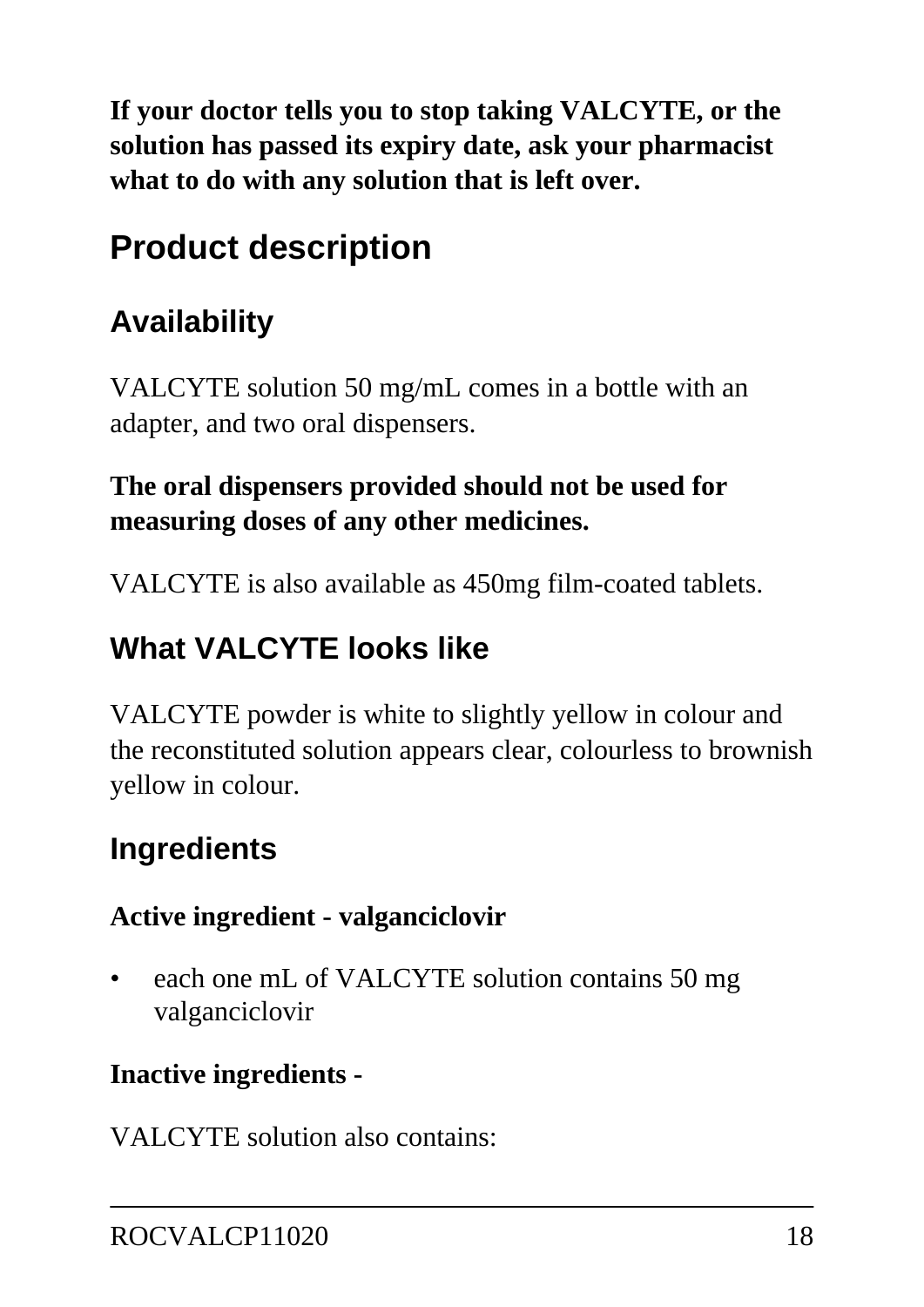- povidone
- fumaric acid
- sodium benzoate (E211)
- saccharin sodium
- mannitol
- tutti-frutti flavour

### **Manufacturer**

VALCYTE is distributed by:

Roche Products Pty Limited

ABN 70 000 132 865

Level 8, 30-34 Hickson Road

Sydney NSW 2000

AUSTRALIA

Medical enquiries: 1800 233 950

Please check with your pharmacist for the latest Consumer Medicine Information.